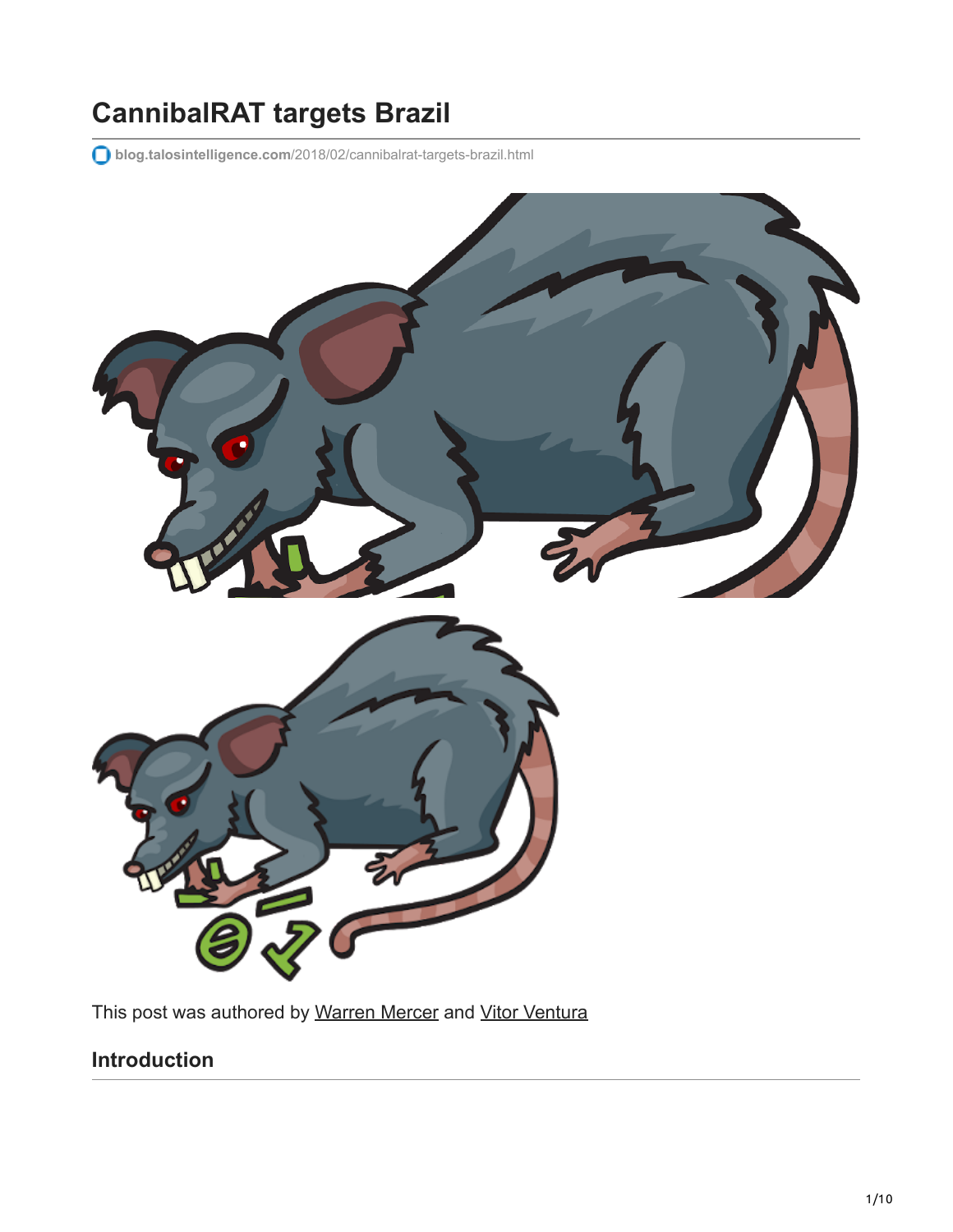Talos has identified two different versions of a RAT, otherwise known as a remote access trojan, that has been written entirely in Python and is wrapped into a standalone executable. The RAT is impacting users of a Brazilian public sector management school.

The samples of two different versions of this RAT, both versions (3.0 and 4.0 according to the information within the samples analyzed) were written using Python and packed into an executable using a common tool called py2exe. The malware main script bytecode is stored in a portable executable (PE) section called PYTHONSCRIPT, while the Python DLL is stored in a section called PYTHON27.DLL. All the remaining modules' bytecode is compressed and stored in the executable overlay.

Both versions have all the usual RAT capabilities, however, during our investigation it became clear that version 4.0 (the latest) is a stripped-down version, where some features were removed, as explained later, to be part of a targeted campaign.

The target of such campaign are the users of INESAP - Instituto Nacional Escola Superior da Administração Pública, which is a Brazilian public sector management school that also does consulting work.

The command-and-control infrastructure uses a DNS technique called Fast Flux(ing), which allows the hosts to quickly change their resolution, the name servers use 120 seconds for TTL and are changed several times a day. The command-and-control is linked to four hostnames which, to our records, always point to IP addresses hosted within the same ASN.



The oldest sample was first seen in the wild on Jan. 8, 2018, while the second (v4.0) was first observed on Feb. 5, 2018. These dates are coherent with our DNS requests data, which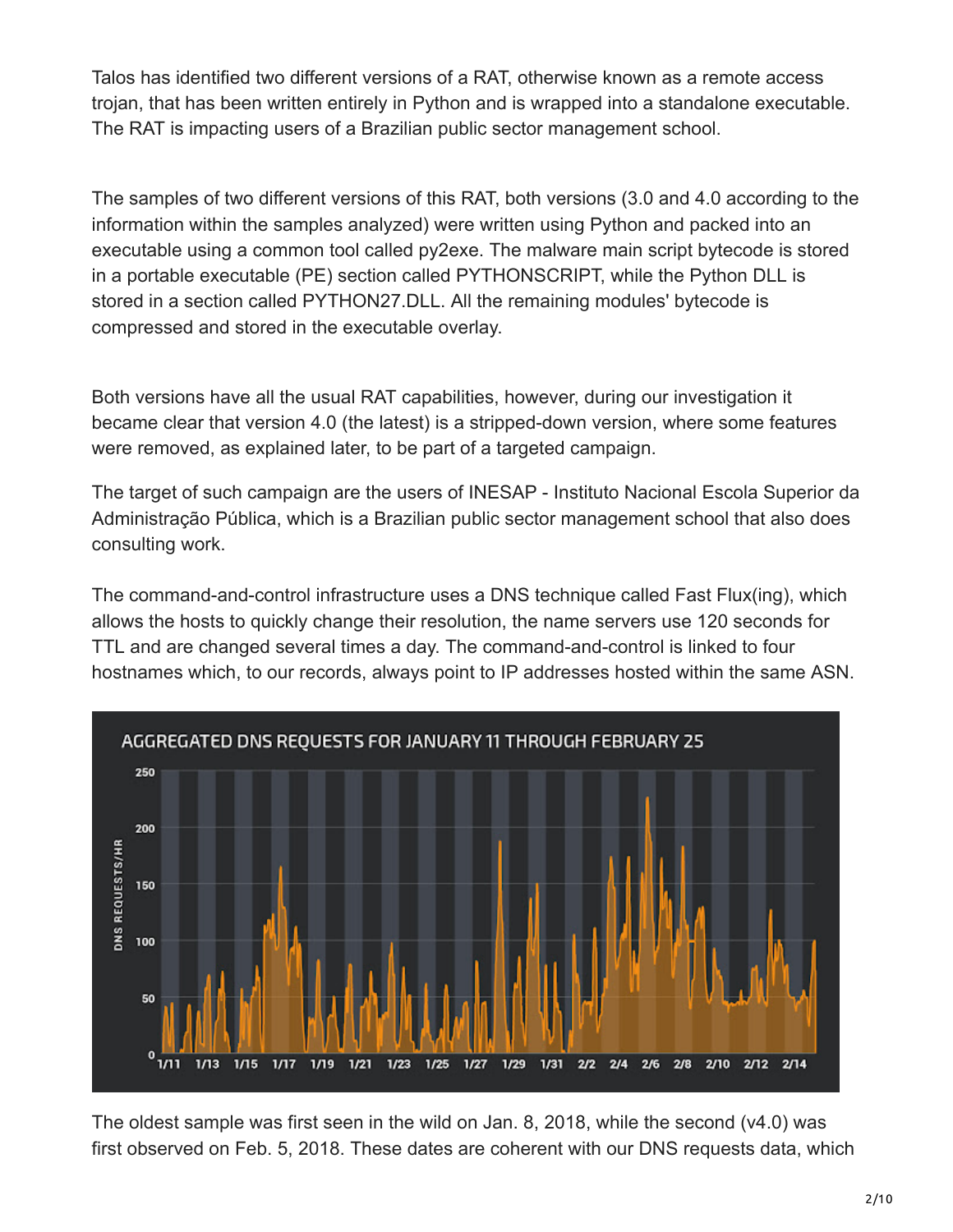shows that the activity increased after the campaign variant (v4.0) was seen in the wild.

### **The RAT**

The RAT is distributed in a py2exe format, with the python27.dll and the python bytecode stored as a PE resource and the additional libraries zipped in the overlay of the executable.

The most recent version of the RAT (v4.0) shares a lot of the code with version 3.0. However, it is clear that the authors have attempted to add obfuscation techniques in order to avoid detection.

Firstly, the authors now are distributing the malware packed with a standard version of UPX, a well-known executable packer, which will hide some of the strings. The python bytecode is not obfuscated in anyway, allowing the trivial reversing back to the source code.

| def stringsG(size=1000, chars=string.ascii uppercase + string.digits): |                                                                |  |
|------------------------------------------------------------------------|----------------------------------------------------------------|--|
|                                                                        | return $('')$ .join((random.choice(chars) for in range(size))) |  |

#### Garbage string generator function

Looking at the source code of both versions, it becomes clear that version 4.0 contains a function that will generate random strings in memory, thus attempting to make memory string analysis harder.

Both versions use base16 encoding scheme to obfuscate the command-and-control hostnames and the data that is sent during the communications with the command-andcontrol. Although this encoding scheme is described in RFC4648 and is part of the standard base64 Python module, it's usage is uncommon in malware samples that we have analyzed.

The persistency on both cases is done using the ever-common "CurrentVersion\Run" registry key, using the service name hardcoded in the configuration "Java\_Update" in both versions. Upon installation, version 3.0 will display a message box with the text "[Error5088] Arquivo Corrompido" which is Brazilian Portuguese for corrupted file, in an attempt to trick the user to believe that the file is a legitimate PDF file that got corrupted.

prototype = WINFUNCTYPE(c\_int, HWND, LPCSTR, LPCSTR, UINT)<br>paramflags = ((1, 'hwnd', 0), (1, 'text', '[Error5088] Arquivo Corrompido'), (1, 'caption', None), (1, 'flags', 0))<br><u>MessageBox</u> = prototype(('MessageBoxA', windll

Messagebox creation code

As stated in the introduction, version 4.0 was clearly created as part of a campaign. Upon installation, it will create a PDF file with HTML code embedded that will load a single image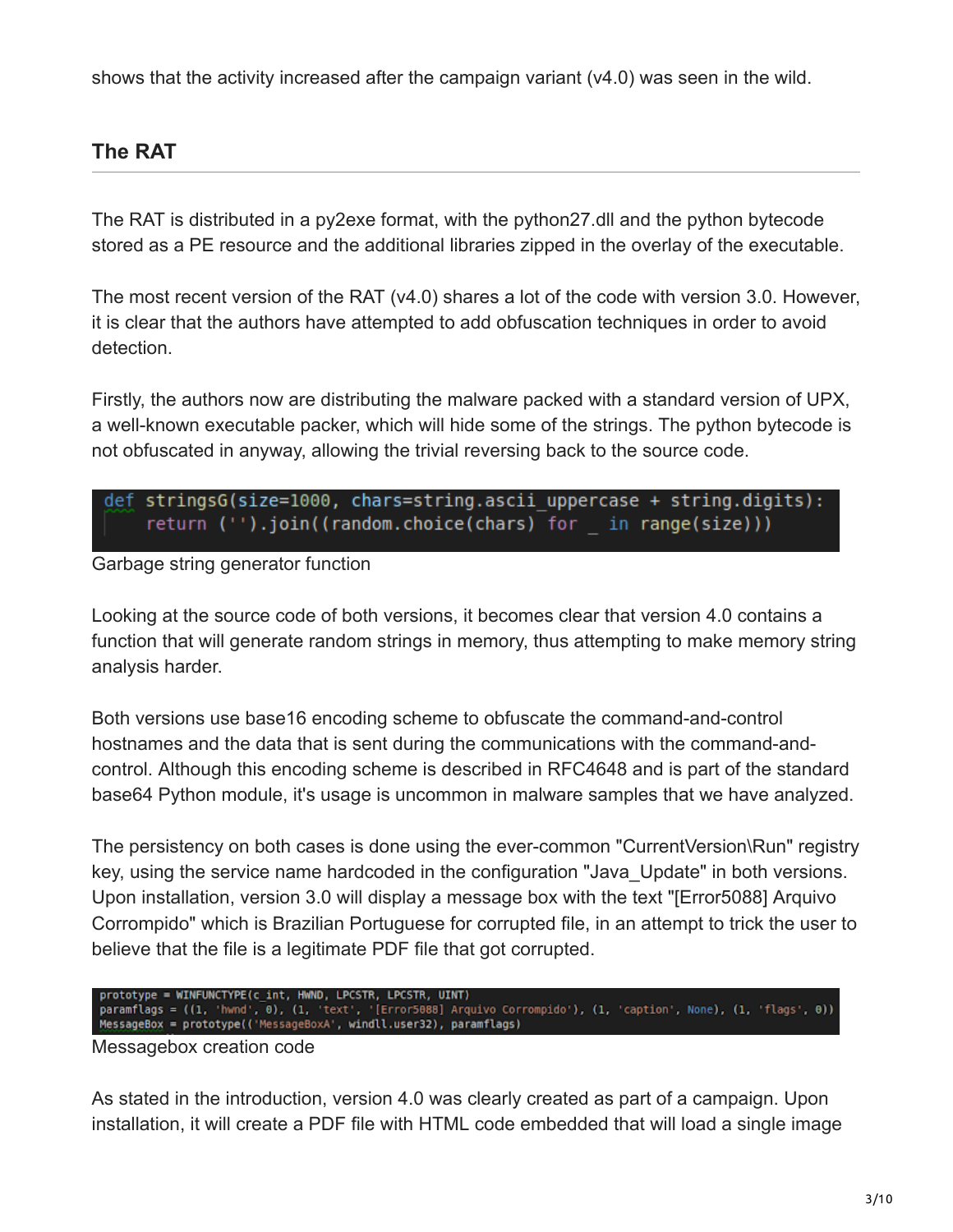hosted at imgur.com, which attempts to be an official document from the INESAP. Afterwards, it will start Chrome to open the created PDF.



### FORMULÁRIO DE REEMBOLSO

Olá Candidato, após cancelamento do nosso concurso você pode solicitar reembolso da quantia de inscrição reajustada.

Para solicitar o benefício preencha o formulário abaixo e envie para reembolso@inesapconcursos.com.br

| Nome:               |                  |        |
|---------------------|------------------|--------|
| Data de nascimento: | CPF:             | ۰      |
| Endereco:           | CEP <sup>.</sup> | $\sim$ |
| Nº Inscrição:       | Telefone:        |        |

Após o fim do prazo os pedidos de reembolso começarão a ser processados e você receberá um e-mail com os passos para reembolso no Banco do Brasil.

Diretor Inesap Concursos

08 de mês de 2018

#### Created pdf content

Both versions contact the same command-and-control infrastructure. However, the API has evolved from a standard web request to a REST-based API. While the web request does not exfiltrate any relevant information during the initial contact, the REST API request sends the username, the hostname and other capability related information.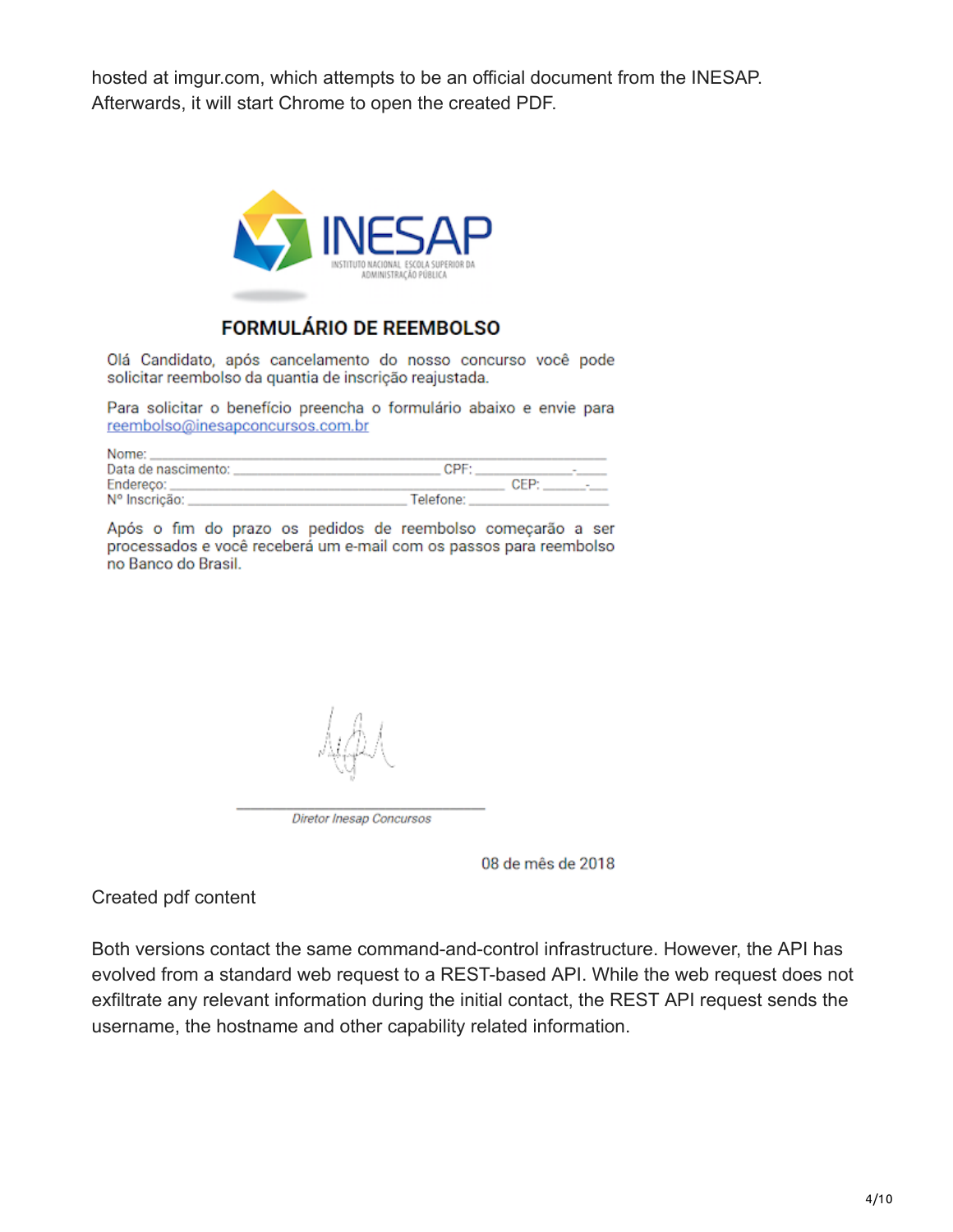

Version 4.0 Command-and-Control contact request

The self-explanatory module names provide a good summary of the RAT capabilities. Most of these modules provide very basic functionally. The network credentials are gathered using the standard Windows API functions CredEnumerate() and CryptUnprotectData(), without the usage of techniques like the well-known Mimikatz. The virtual machine (VM) detection capability is rather basic, based on a simple WMI query and checking only for Vmware, VirtualBox and Virtual PC platforms.

| import | runcmd      |
|--------|-------------|
| import | persistence |
| import | download    |
| import | upload      |
| import | screenshot  |
| import | miner       |
| import | ddos        |
| import | driverfind  |
| import | unzip       |
| import | ehidden     |
| import | credentials |
| import | file        |
| import | zip         |
| import | python      |
| import | update      |
| import | VM          |

Version 3.0 module list

The credential-stealer modules are a copy of the Radium-Keylogger, which has the source code published on Github. The VM detection function can also be seen on Github in a different repository, the copy of code from other software is a constant in most components of this RAT. Most of these capabilities are provided by Python scripts, which can be executed standalone in the command line, which is coherent with code reuse that was described above.

This is another good example of how much code is shared among the adversaries and how hard attribution can be given the level of code sharing and reuse.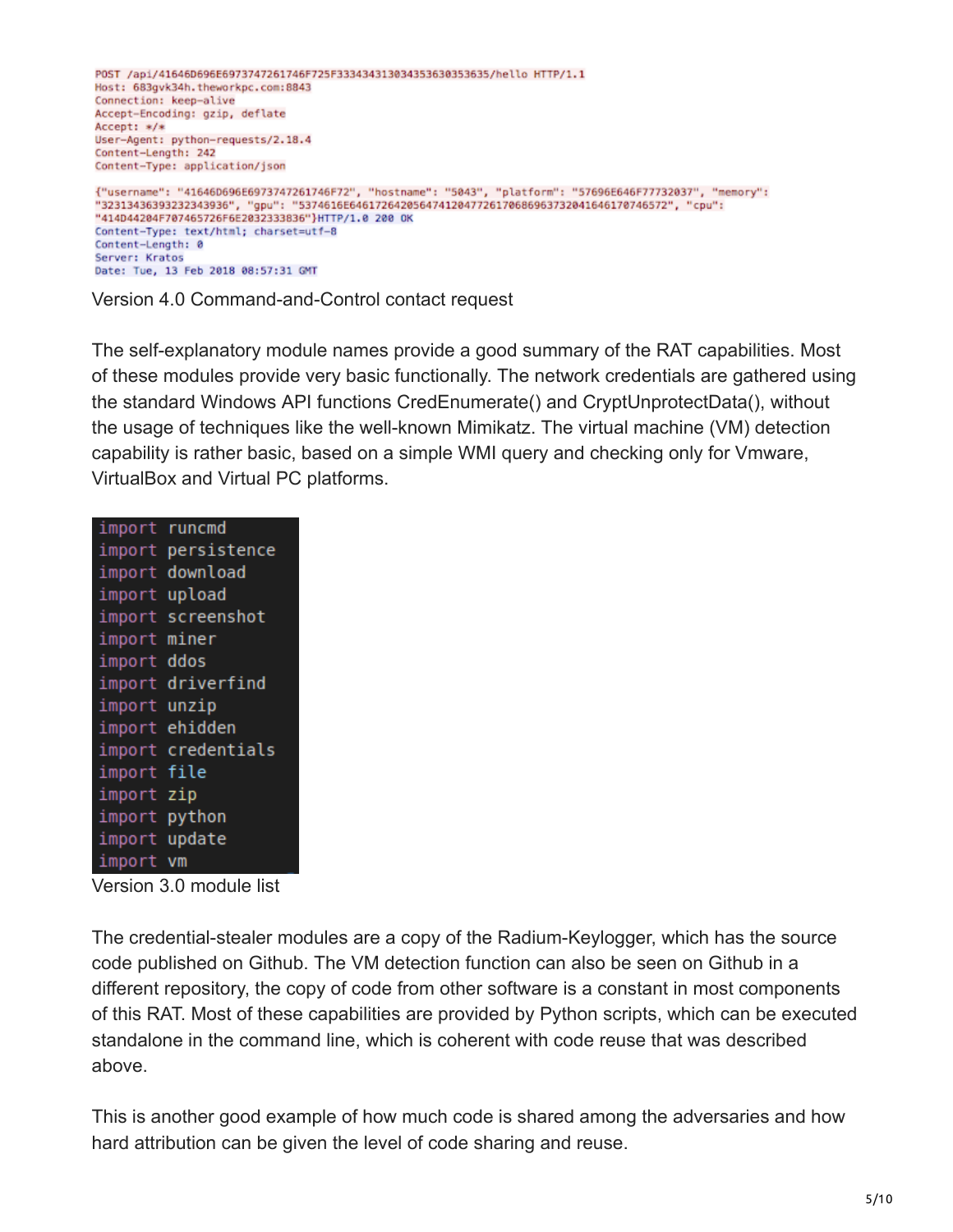Capability-wise, both versions share the same code base. However, since version 4.0 seems to be configured for a specific campaign, it was not shipped with the full set of modules, distributed denial of service, miner, Python and update being the ones that were not included. The functionality of the last two can easily be obtained from the runcmd module. It also dropped the Firefox credential-gathering capability, which is in line with the campaign design.

In latest version, the module approach was also dropped. Instead, the code was copied-andpasted into the main script.

### **The command-and-control**

Version 3.0 only had two command-and-control hostnames a primary and a secondary, the newer version has now four possible hostnames from which, upon execution, will randomly choose one.

| Version 4.0   | Version 3.0   |
|---------------|---------------|
| Tcp port 8843 | Tcp port 8080 |
| Tcp port 8043 | Tcp port 8080 |
| Tcp port 8843 | n/a           |
| Tcp port 8843 | n/a           |
|               |               |

Command-and-control hostnames and ports

The command-and-control infrastructure attempts to use the fast flux technique to hide, although the name servers are changing with high frequency, and the end points tend to be the same, all belonging to a telecom provider in Brazil with the autonomous system number AS 7738 and shared among all four command-and-control hostnames.

| Name server     | Last seen |
|-----------------|-----------|
| 207.38.70.53    | 2/15/18   |
| 192.249.63.60   | 2/15/18   |
| 173.255.227.222 | 2/15/18   |
| 199.233.237.18  | 2/15/18   |
| 45.76.81.250    | 2/15/18   |
| 199.241.29.200  | 2/15/18   |

Name servers for zxmbernx.camdvr.org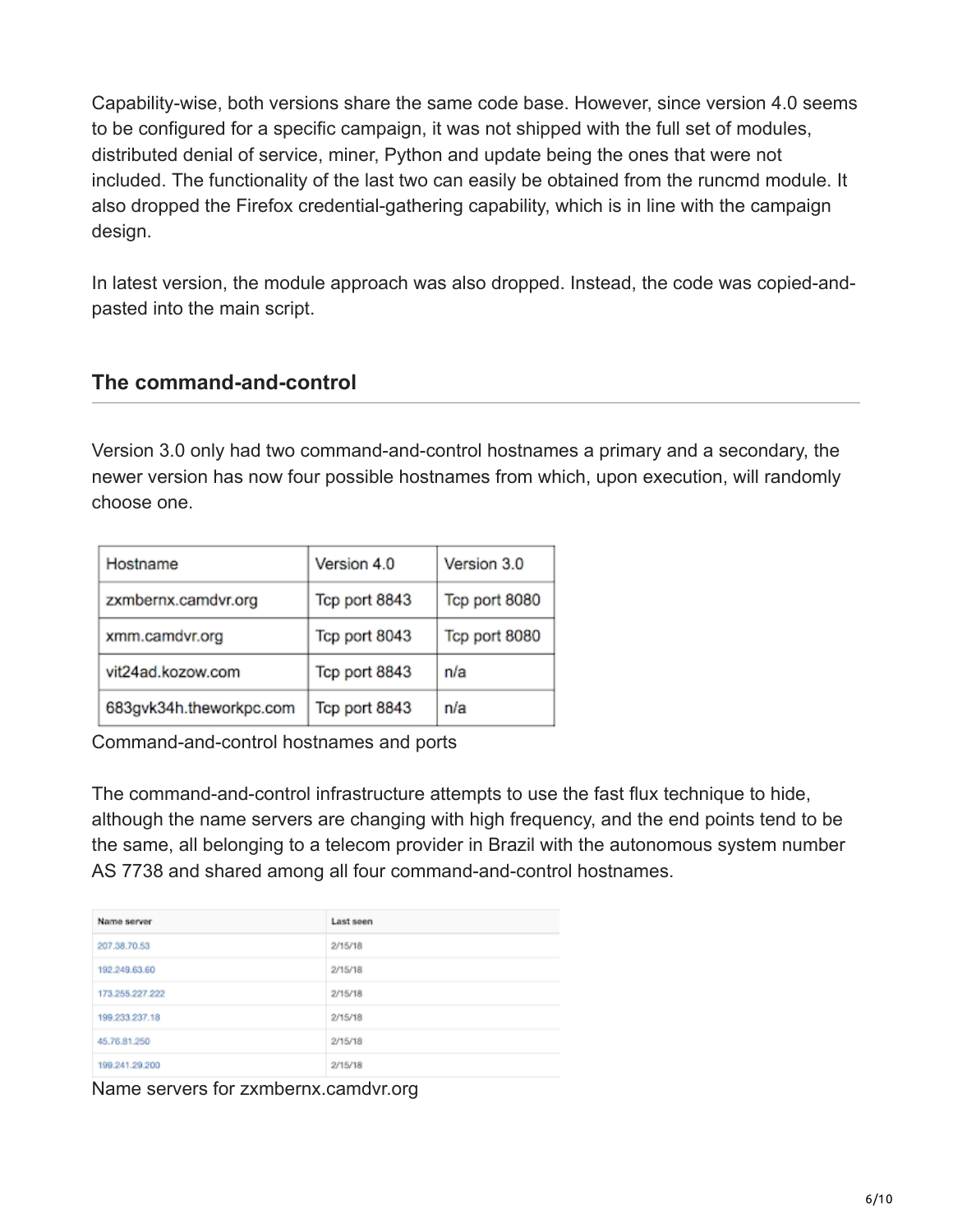By far the most active hostname is zxmbernx.camdvr.org, which can be explained by the fact that it is the primary command-and-control hostname for version 3.0, while version 4.0 has the hostname randomized.



### **The campaign**

Version 4.0 of the RAT was clearly configured to be part of campaign targeting the INESAP, a Brazilian school for public administration, as stated before.

According to artifacts found in pastebin.com by Talos, seems that the campaign and RAT customization might have started as early as Jan. 9, 2018.

The code found on pastebin.com is an match to the code found in the install module which includes the pdf decoy file generation.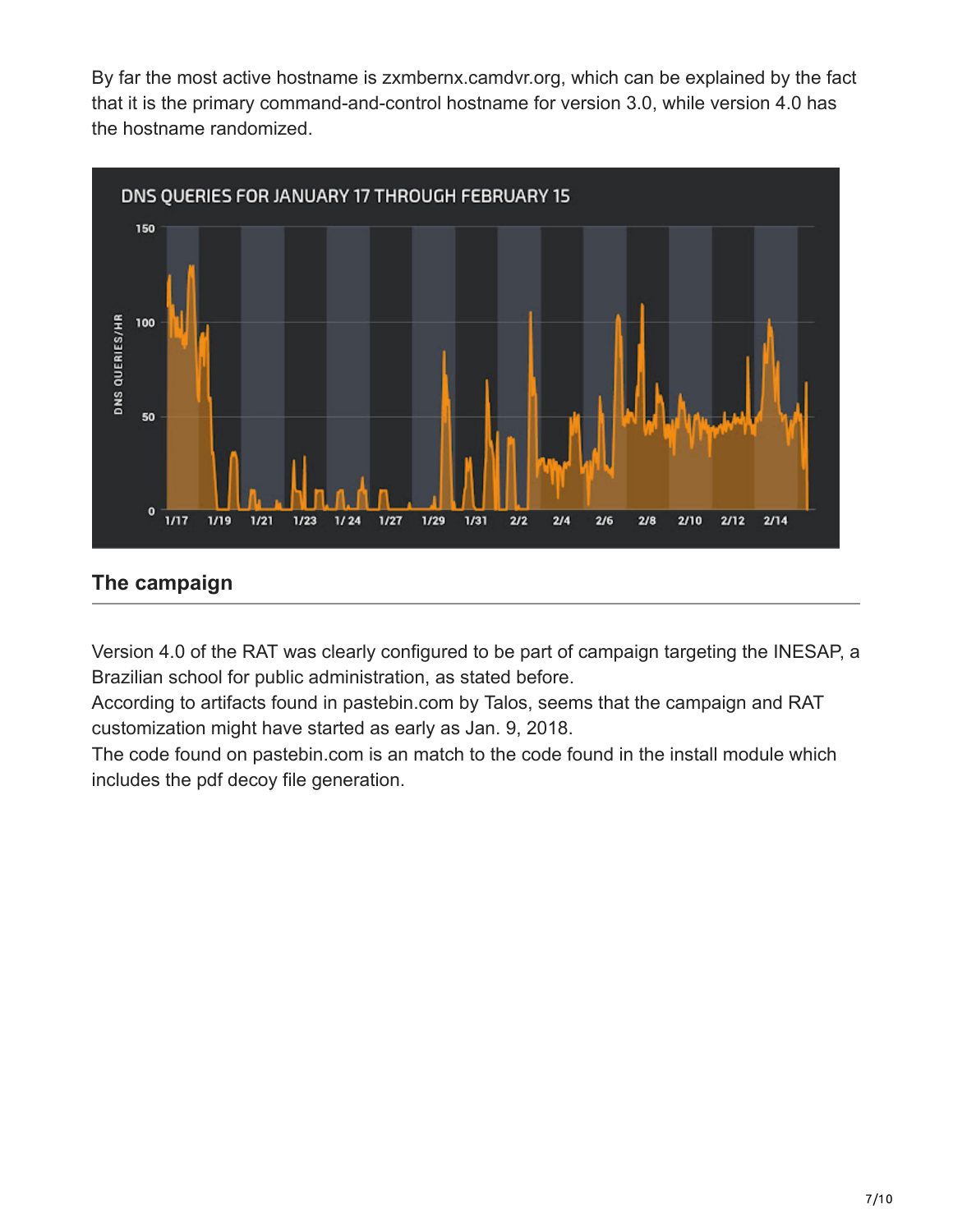

Comparison between pastbin.com code and decompiled code

The campaign is highly targeted at this specific region of the world. The adversaries decided to drop the Firefox credential-stealer, keeping only the Chrome one. The deception technique only works if Chrome is installed on the system.

Although Talos was unable to determine the initial vector, we were able to confirm the version 4.0 of the RAT was hosted at inesapconcurso.webredirect.org and filebin.net, while the second domain is a popular file-sharing platform, the first domain was clearly created as part of the campaign.

The subdomain inesapconcurso is the aggregation of two words; inesap and concurso. The first word is the school name, the second can be translated into competition, this is part of the social engineering of this campaign, as this Institute helps the management the application of workers to public sector vacancies. Also part of the social engineering methods, the file name used by both versions always starts with the word "inscricao", which means the application. The adversaries are using the double extension technique .pdf.exe to trick the users into executing the malware.

As stated before, version 4.0 of the malware will create a PDF file with an image, which will be opened by Chrome in an attempt to make the user believe that the malware was a legitimate file.

### **Conclusion**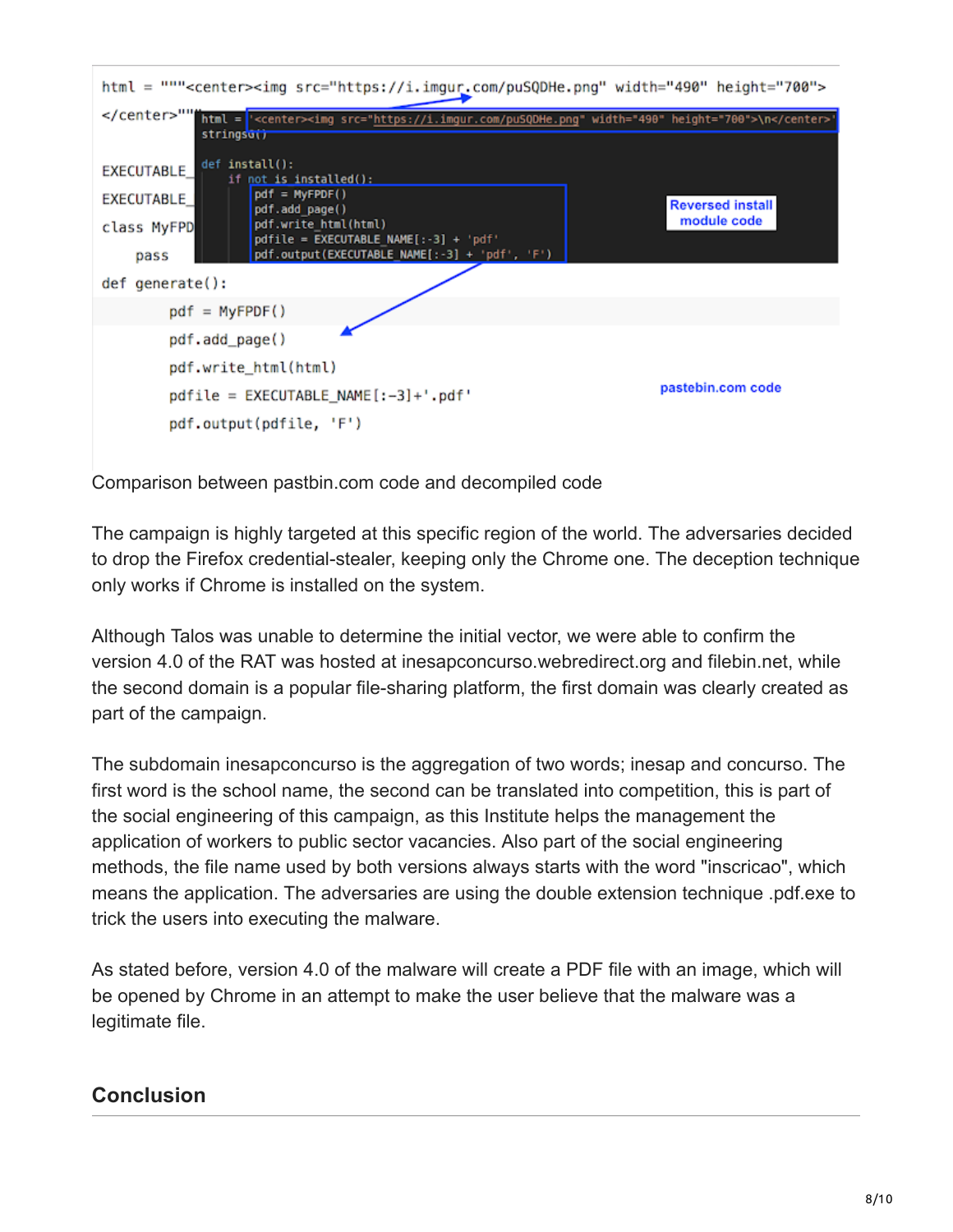While the objective of this campaign is unclear, the adversaries went through some work in order to keep their RAT as unnoticed as possible. Both the campaign target and the command-and-control visibility show this campaign is active in Brazil, which our DNS data confirms, reflecting the highly targeted approach of this campaign.

The RAT itself is not very sophisticated, and exhibits signs of code cannibalisation from other open-source projects, which contrasts with the command-and-control, using fast flux to keep hidden, even if the endpoints are not very diversified.

# **IOC**

### **URL's**

hxxp://zxmbernx.camdvr.org:8843 hxxp://zxmbernx.camdvr.org:8080 hxxp://xmm.camdvr.org:8043 hxxp://vit24ad.kozow.com:8843 hxxp://683gvk34h.theworkpc.com:8843 hxxp://inesapconcurso.webredirect.org/download.php hxxps://i.imgur.com/puSQDHe.png hxxp://amfotoalbum.com.br/images/banner/inscricao=157541254.pdf.exe

### **SHA-256 Hash's**

83d49f14ebb6641f1b813614a40e7df2d200096b8aae198e6298125f47b55b59 98bcb29912a8802d1a863d129d35876f7b2922146d2f05c17cd51ba907e617ba cbf255ecd5c113b6124549227c44054e8e976c4770a2eb323a60479eb260727b c7ef8f53dc170c6c2c3e5e57c57c6d2148e95e965c3356a868744a777bf4548b

## **Detection**